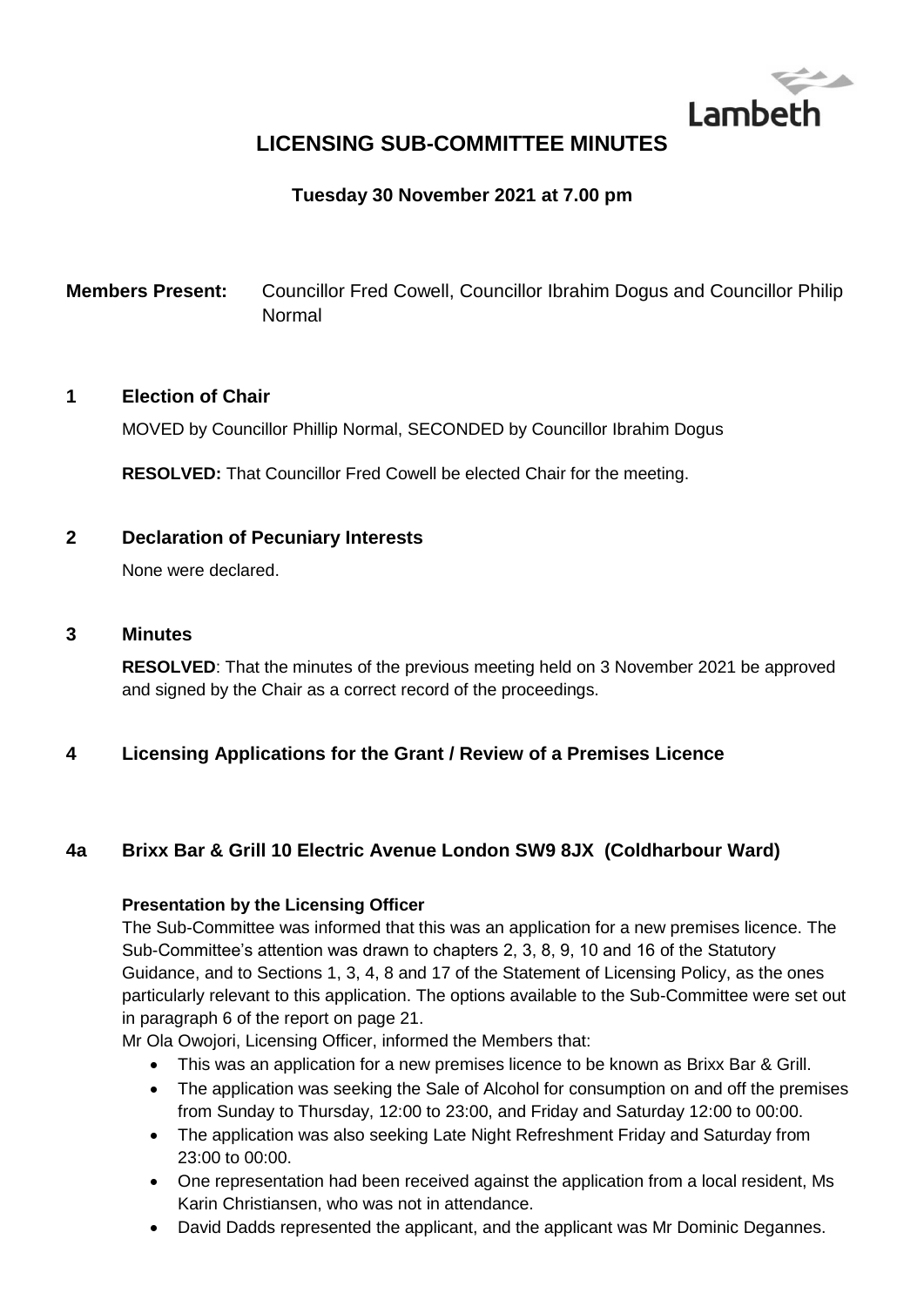Subsequent to the publication of the report, the applicant sent correspondence which had been sent to the objectors who had not responded and assumed to have maintained their objection.

### **Presentation by the Applicant**

Mr David Dadds representing the applicant Mr Dominic Degannes, informed the Sub-Committee that:

- The applicant had asked that the application be granted as applied for.
- Conditions had been agreed with the Licensing Authority.
- The Council had written to Interested Parties on the 11, 15, 18 and 26 November and no response had been received.
- The applicant had agreed several conditions with the Licensing Authority which were appropriate to promote the Licensing Objectives.

In response to questions from Members, the applicant confirmed:

 Conditions had been agreed between the applicant and Licensing Authority, while the condition regarding recorded music had been withdrawn.

## **Presentation by Interested Parties**

Ms Karin Christiansen was not present.

#### **Adjournment and Decision**

At 19:10, the Sub-Committee withdrew from the meeting together with the legal advisor and clerk to deliberate in private.

The Sub-Committee had considered representations and legal advice was given to the Sub-Committee on the options open to them and the need for any decision to be proportionate. The Sub-Committee decided to grant the application for the following reasons:

- The conditions as agreed with the Licensing Authority upheld the Licensing Objectives.
- License is granted with Licensing Authority 51-53 attached to the license

**RESOLVED:** To Grant the application with conditions as agreed.

#### **Announcement of Decision**

Members returned to the meeting and the Chair informed those present of the decision to Grant and provided reasons for the decision as outlined above. The Sub-Committee had considered all the options available to them and ultimately felt that the conditions met the concerns which had been raised. The Chair confirmed that written notification of the decision would be sent in due course and that all parties had the right of appeal within 21 days of receival.

# **4b IBEX Venue Restaurant and Hall, TDA House, Rear Part 1, 211 Clapham Road London SW9 0QH (Stockwell Ward)**

## **Presentation by the Licensing Officer**

The Sub-Committee was informed that this was an application for a review of the current premises licence. The Sub-Committee's attention was drawn to chapters 2, 3, 9, 10 and 11 of the Statutory Guidance, and to Sections 1, 5 and 10 of the Statement of Licensing Policy, as the ones particularly relevant to this application. The options available to the Sub-Committee were set out in paragraph 6.1 of the report on page 59.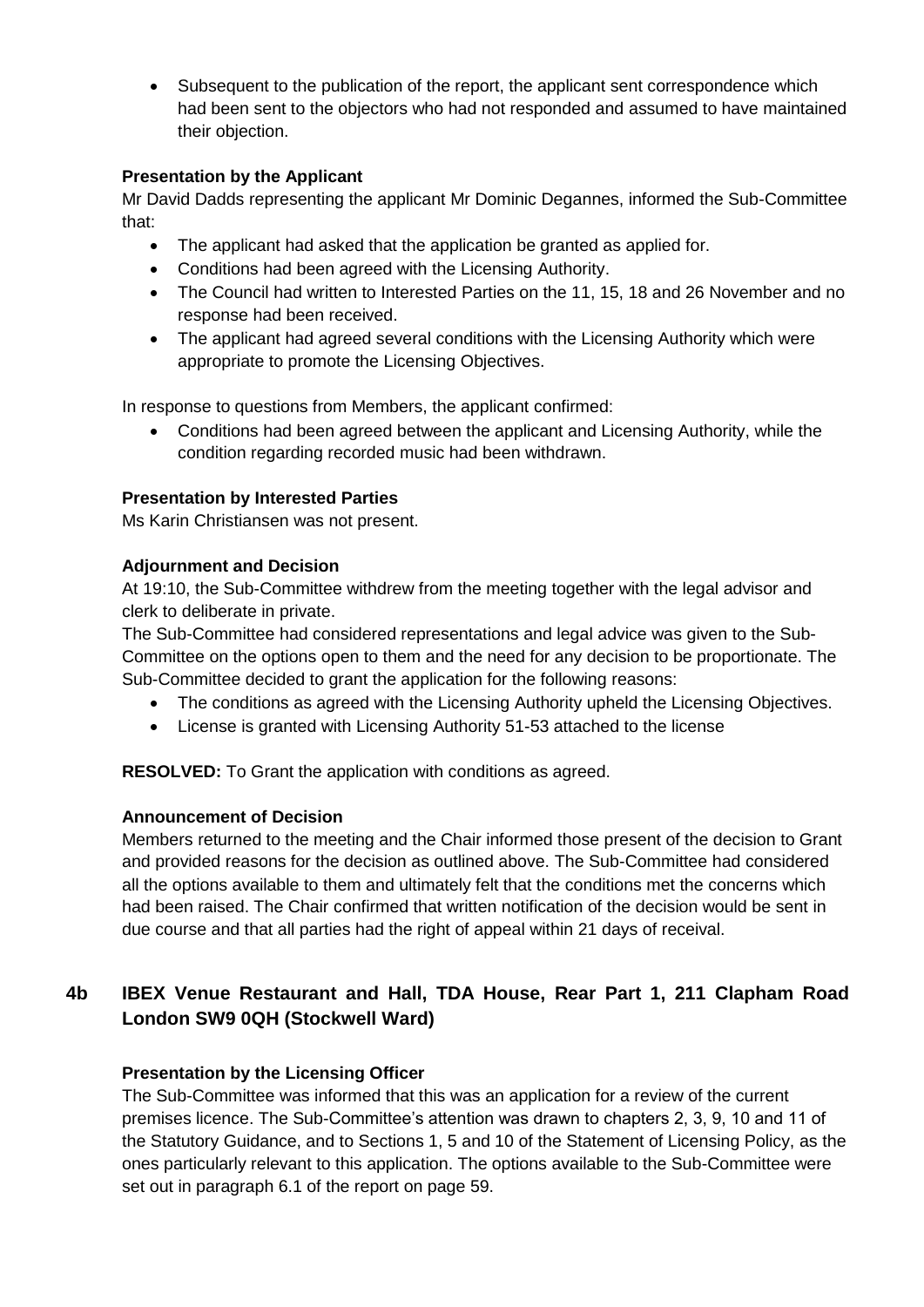Mr Ola Owojori, Licensing Officer informed Members that:

- This was an application for a review of the current premises licence at IBEX Venue Restaurant and Hall, 211 Clapham Road London SW9 0QH.
- The application was brought by the Metropolitan Police following alleged breaches of COVID-19 regulations and two representations were received in support of the review application, from the Licensing Authority and Public Protection Team.
- Body Cam footage had been provided by the Police and was available for the Sub-Committee to view.
- Representing the applicant was PC David Watson and representing the Licensing Authority was Bina Patel and therehere was no representation from Public Protection in attendance.
- Representing the license holder was Mr David Dadds and he was accompanied by the licensee, Mr Dominic Musse.

In response to questions from Members, the applicant PC Dave Watson confirmed:

- He was representing PC Mike Constable who was not present, and correspondence between PC Constable and Mr Dadds may have been missed by him.
- It was not the intention of the Metropolitan Police to withdraw the prosecution at the Magistrates Court for the alleged offences and it was the services intention to proceed with the prosecution relating to the incident and this premises.

At this point in proceedings, the Chair proposed to adjourn the meeting for the reason that it was inappropriate of the Sub-Committee to make a decision in relation to the review application as that would require them to adjudicate on facts before a criminal court had heard this matter, and because evidence may come before the Sub-Committee that may later be required in prosecution proceedings.

At this point in proceedings, Ms Selina Wiafe, Prosecutions Lawyer, advised the Chair that he was within his powers to adjourn the meeting, considering that the prosecution proceedings were to go ahead.

Mr David Dadds, representing the License Holder, Daniel Musse. said that:

- He agreed with the adjournment and had appealed the alleged breach.
- He had made four submissions to the Magistrates Court and was informed that the prosecution had been withdrawn and this was sent to the Metropolitan Police.
- The Licensing Authority had not known that the Metropolitan Police had withdrawn the prosecution. Papers had since been issued again that the license holder would have to appeal which was seen in his submissions as an abuse of process.
- This had caused considerable stress for the License Holder and wanted to assure the Sub-Committee that PC Mike Constable had visited the premises and was satisfied with the CCTV.
- Mr Dadds urged the Metropolitan Police to review the allegations and withdraw the prosecution at a later stage as it was not in the public interest to pursue this review of the premises license.

The Chair then urged the Metropolitan Police to apply for a review of the current licence when all criminal proceedings had been terminated and to consider whether it remained in the public interest to continue with the review application, as adjourning the application was causing considerable problems for the Licence Holder.

At this point in proceedings, the meeting was adjourned due to the reasons as detailed above. The Sub-Committee agreed to address the application once these issues were resolved at the